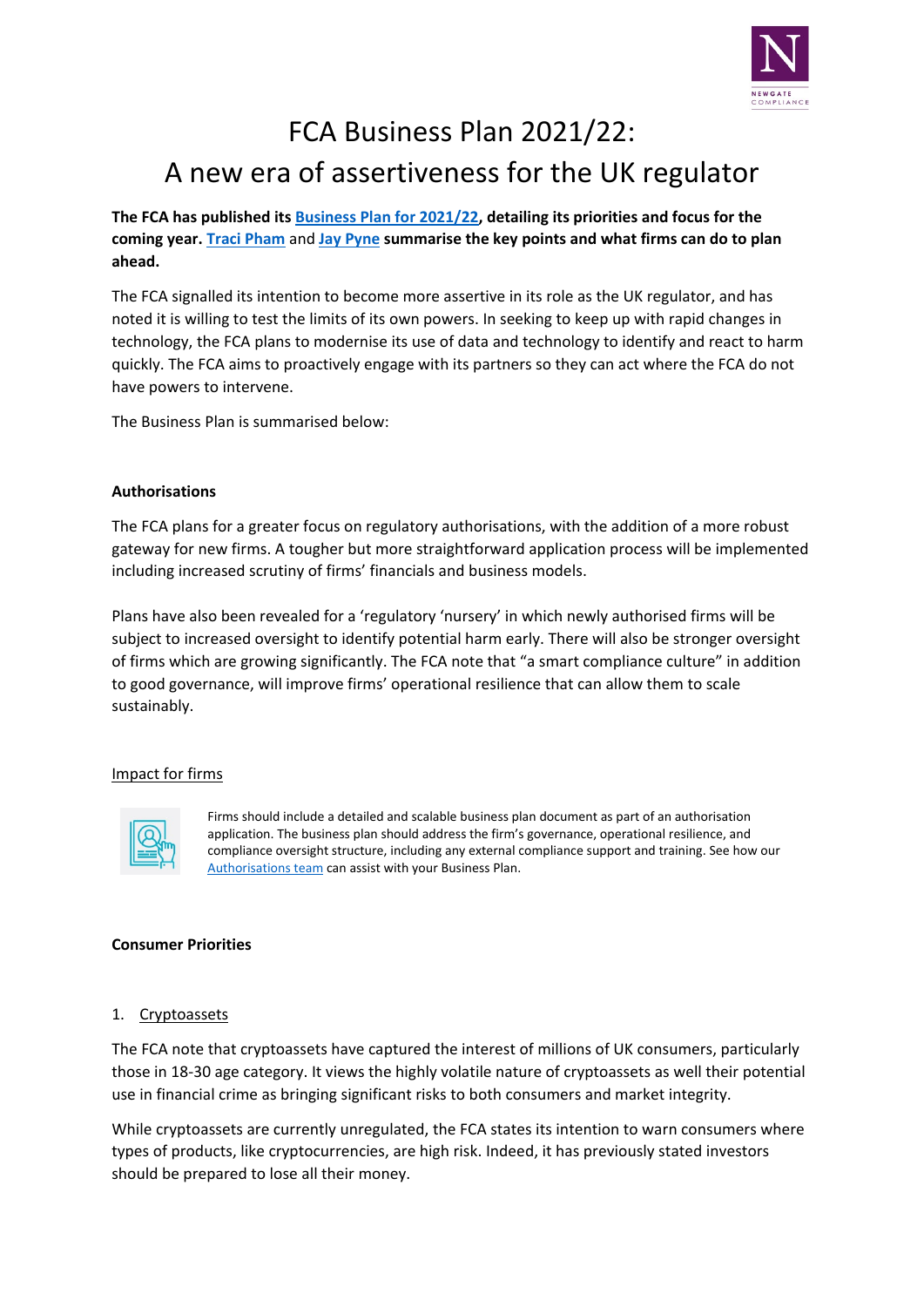

The FCA would like to see that consumers do not receive unsuitable advice and participate in inappropriately risky investments. The FCA state their preference for those who want to save, to consider long-term investment opportunities.

# 2. Enabling consumers to make effective financial decisions

The FCA want to see that consumers understand the risks they are taking when investing as well as the regulatory protections they have. To ensure this is the case, the FCA will be working with the Treasury on fast-tracking the implementation of a regulatory gateway which a firm must pass through before it is able to approve the financial promotions of unauthorised firms. Any firm wishing to approve the financial promotions of unauthorised firms would first need to obtain the consent of the FCA. A new 'Financial Promotion Requirement' imposed on all authorised persons would prohibit them from approving the financial promotions of unauthorised persons.

The FCA have also implemented new procedures to fast-track their supervisory and enforcement response to breaches and will proactively monitor firms that repeatedly breach financial promotion rules.

# 3. Vulnerable customers and the new 'Consumer duty'

In line with the last year's Business Plan, the FCA reiterated its desire for firms to ensure vulnerable customers are treated fairly. As a result of the pandemic, between March and October 2020 the number of adults with characteristics of vulnerability increased by 3.7 million to 27.7 million. The FCA stated its commitment to intervening as required to ensure vulnerable customers are not unfairly disadvantaged.

The FCA also noted they are consulting on a new 'Consumer Duty' that would set clearer and higher expectations for firms' culture and conduct and require firms to place their customers' interests at the centre of their business:

- Communications should allow consumers to make informed decisions about financial products and services;
- Products and services are specifically designed to meet the needs of the consumer;
- Consumers get a price that represents the fair value of the product.

The FCA are inviting feedback on this proposal by 31 July 2021.

### Impact for firms



- Firms should review its Vulnerable Clients policy and procedures.
- Update your financial promotions, pre-sales documents and terms relating to regulatory protections and risk disclosures.
	- If your firm trades in, or offers, cryptocurrency, consider reviewing your sales, marketing and financial promotions procedures and policy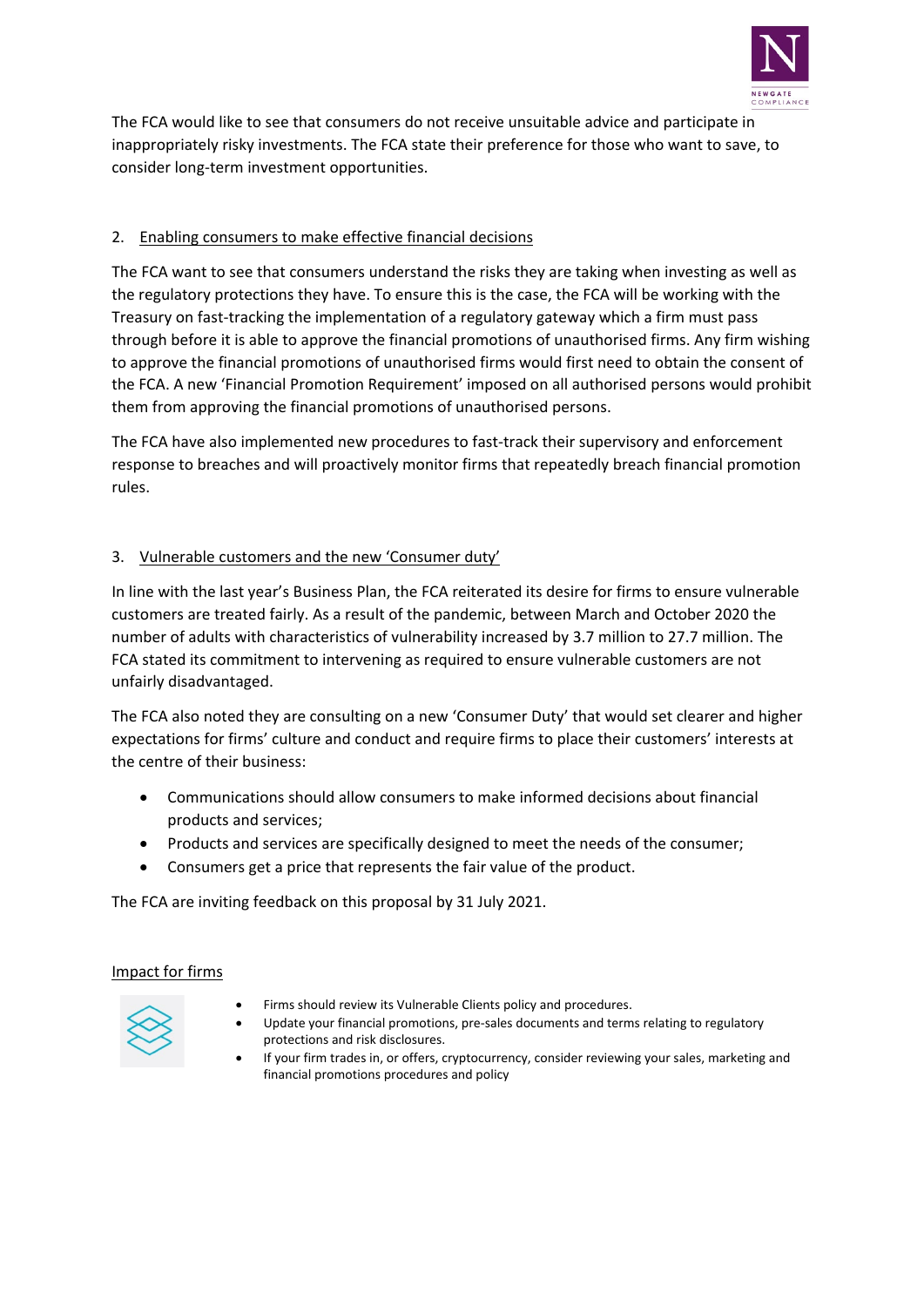

## **Wholesale Priorities**

# 1. EU exit and harmonisation of rules

The Government is adapting the financial services regulation framework, following the exit from the EU. The new regulatory framework will transfer some rulemaking responsibilities to regulators like the FCA. The Government has stated this will strengthen accountability, scrutiny, and transparency.

The FCA have stated that it would like to see a domestic market access regime that addresses regulatory and supervisory risks from cross-border access and operates effectively post EUwithdrawal. It will be providing technical advice to the Government on the Free Trade Agreement negotiations for a Mutual Recognition Agreement on financial services with Switzerland.

# 2. Libor

The FCA aims to ensure UK markets continue to transition away from LIBOR alternative risk-free rates and have stated this will help increase the resilience and transparency of key interest rate markets.

# 3. Appointed Representatives regime

The FCA note that in recent years, there have been increased issues from principal firms undertaking poor due diligence and oversight of their Appointed Representatives ("ARs"). Principals and AR firms should be competent, financially stable and ensure fair outcomes for consumers.

The FCA will carry out targeted supervision to reduce significant risks from ARs in wholesale markets, and plan to consult on changes to improve elements of the AR regime, later this year. In particular, there are possible amendments to the regime to ensure the FCA receive timely information on Principals and their ARs and to improve Principals' ongoing oversight and due diligence of current and prospective ARs.

### Impact for firms



- If you are a Principal firm, review your onboarding and due diligence procedures. Implement an ongoing monitoring programme which should be risk sensitive and weighted.
- Ensure ongoing oversight of your ARs such as their marketing activities, financial promotions, and client type. Ensure your Board meets regularly to assess the above issues.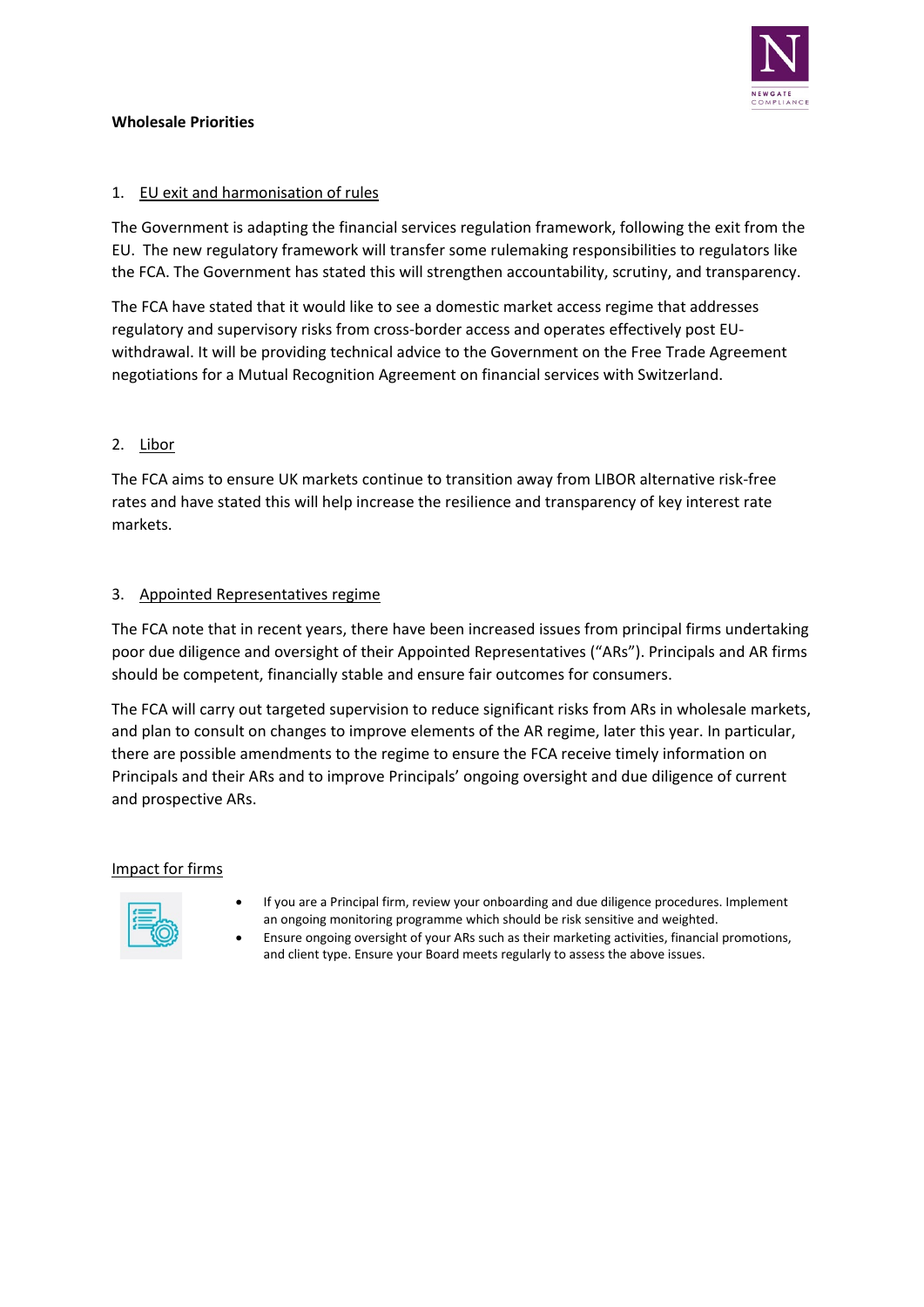

# **Other priorities**

# 1. Fraud

The FCA note that fraud can cause significant harm to consumers and businesses as well as posing a risk to the integrity of the UK financial system. The amount of fraudulent activity in the UK is increasing, as such the FCA is taking action to combat this through its ScamSmart campaign, and by information sharing and cooperation with its partners.

The FCA is focused on:

- Keeping fraudsters out of financial services at the gateway;
- Ensuring FCA regulated firms do not facilitate fraud;
- Identifying and pursuing potential improperly unauthorised or unapproved fraudsters;
- Informing and empowering the public so that they can protect themselves.

The FCA will be conducting proactive surveillance and monitoring, identifying counter-fraud partners as appropriate where they are better placed to act, and removing FCA-supervised fraudsters from the financial system.

# 2. ESG

The UK's target for a net zero economy by the year 2050 will require a different approach to markets and investment products. The FCA has stated its desire to achieve:

- Climate and sustainability related disclosures to support accurate market pricing, which turn while will allow consumers to choose sustainable investments and drive fair value;
- Innovation in sustainable finance by making use of technology;
- Consumers are protected from misleading marketing and disclosures around ESG related products.

The FCA will continue its work in this area, including implementing disclosure rules in line with the recommendations of the Task Force on Climate-related Financial Disclosures ("TCFD"). The FCA will prioritise greenwashing concerns and further expectations will be clarified through the supervisory and authorisations processes. The FCA affirmed its commitment to continue to work with the Government and international partners to promote a standardisation of ESG related disclosures by listed companies and regulated firms.

# 3. Diversity

There is a big focus on Diversity in this year's Business Plan particularly around diverse representation at all levels of management in regulated firms and listed companies. Firms are encouraged to foster inclusive cultures so that all staff are able and willing to share their diverse experiences and backgrounds.

The FCA noted firms that represent society more accurately are more likely to design financial services and products that improve consumer outcomes. Further, inclusive cultures allow concerns to be raised and ensure decisions are challenged effectively.